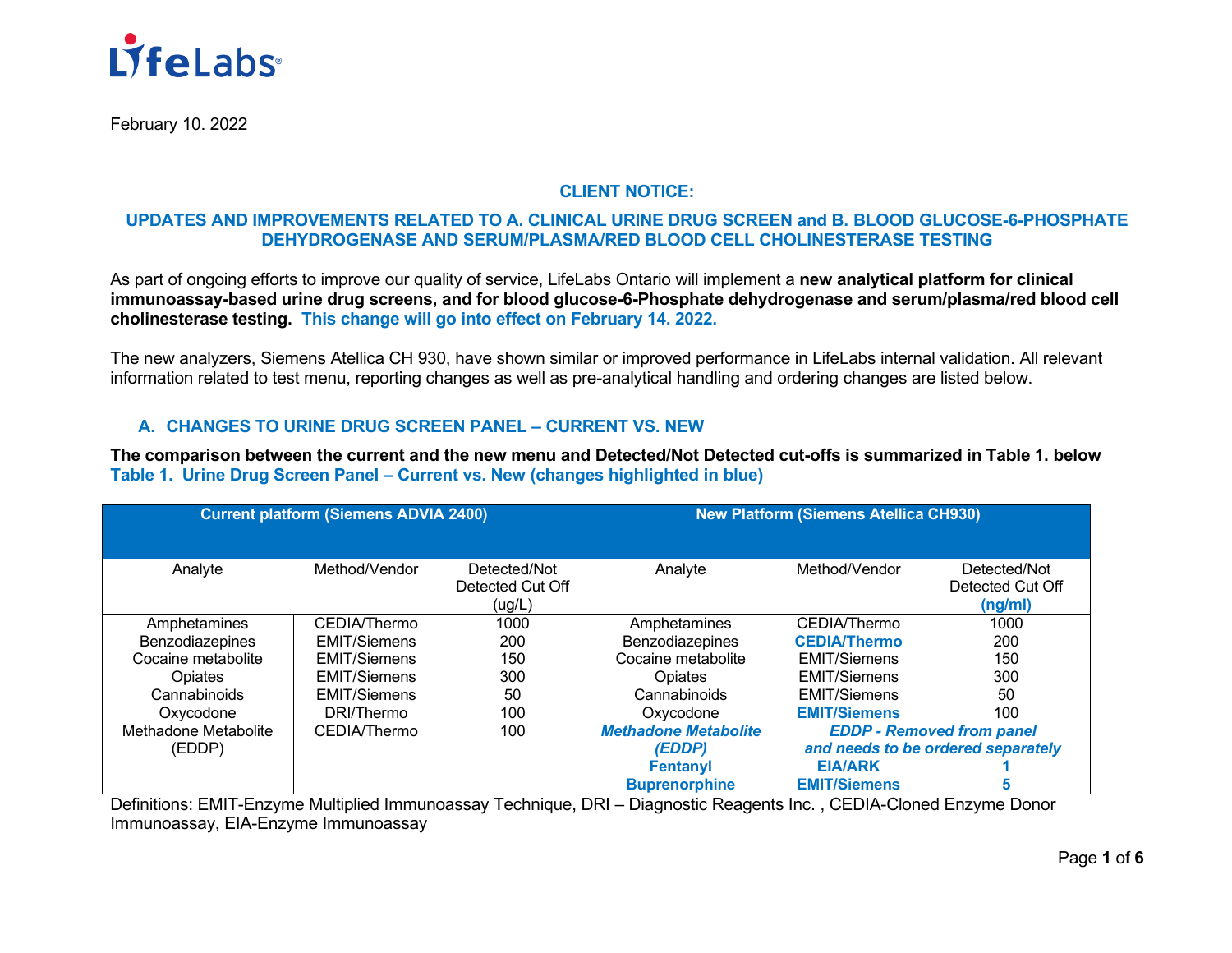# **LifeLabs**

**We would like to draw your attention to a few changes in particular:**

- Please note addition of two new drugs in the panel Buprenorphine and Fentanyl.
	- Fentanyl was added because of its increased prevalence in ON unregulated drug supply and associated risks to patients
	- Buprenorphine has seen an increased use in primary care as a safe alternative in opioid replacement therapy
- **Please note removal of Methadone Metabolite (EDDP) from the panel** 
	- **EDDP** was removed from the panel due to low positivity based on the review of samples submitted over the past two years. We suspect this may be due to many methadone providers ordering urine broad spectrum tox screen instead of urine drug screen. **EDDP is still available to order, but it will have to be specifically requested on the requisition.**
- Units: Results for urine drug screens will be reported in ng/ml instead of ug/L. ng/ml is a standard unit of reporting for urine drug testing.  $(1 \text{ ng/ml} = 1 \text{ ug/L})$
- New Benzodiazepine CEDIA immunoassay with glucuronidase pre-treatment significantly improves detection of commonly prescribed and used benzodiazepines clonazepam and lorazepam in comparison to the current platform.
- Urine ethanol and serum ethanol tests are also moved to the new platforms, but there are no changes to testing methodology, or reporting.
- Due to analytical challenges with the EDDP immunoassay, urine EDDP testing is moved to the LC-MS/MS (liquid chromatographytandem pass spectrometry) platform. This will be indicated on the report. Apart from this, there are no other changes in reporting.
- Urine Barbiturates screen is referred to another laboratory with no significant changes in reporting.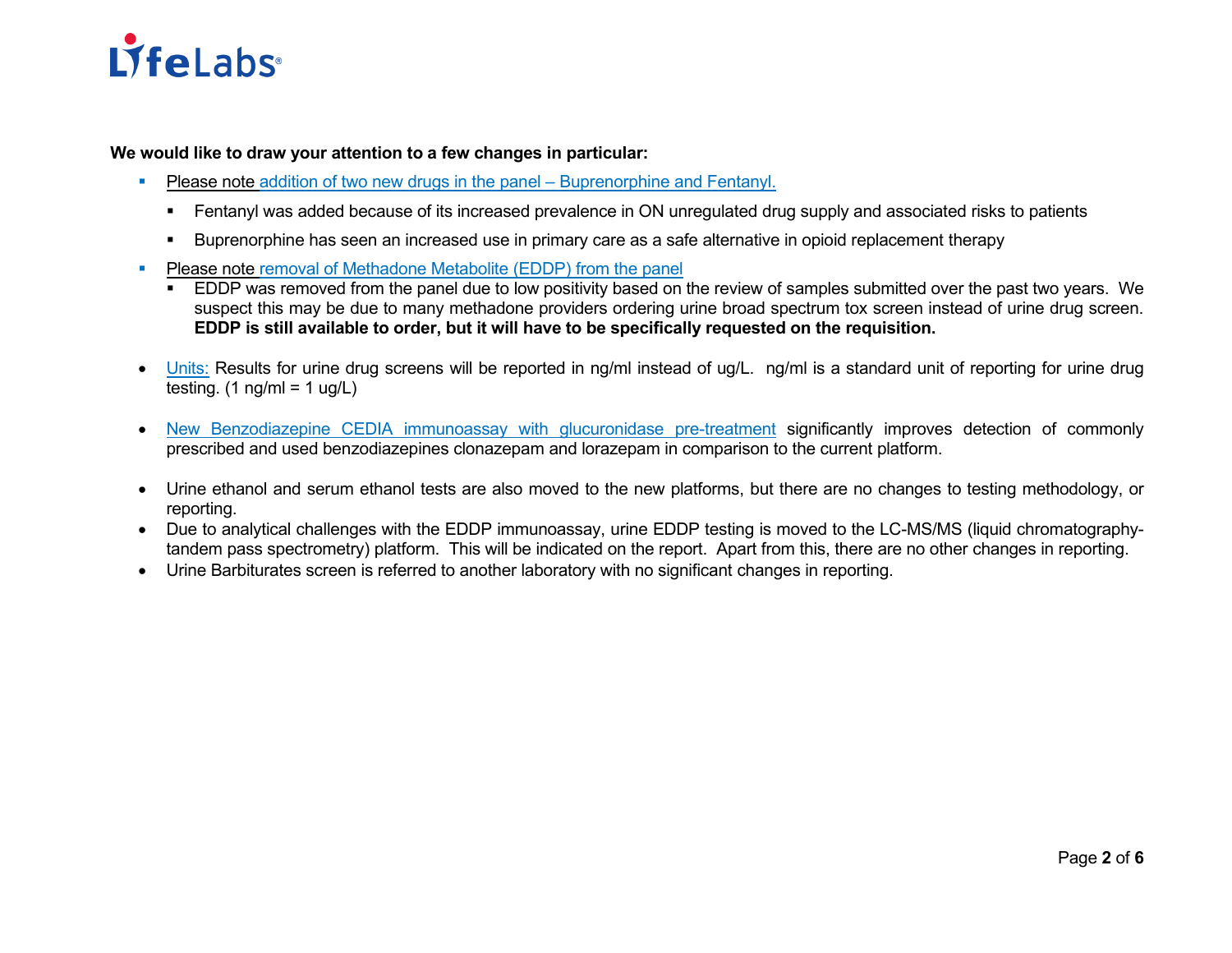

# **Improvements to specimen validity testing**

When you order 'pH and creatinine' for specimen validity testing, we will test pH, creatinine, and specific gravity. Depending on the pattern of results, an interpretive comment will be added to indicate the results are consistent with normal, diluted, or potentially adulterated (substituted) sample. Please see table 2 for the full list of interpretive comments.

# **Table 2. Sample Validity Testing Comments Based on Creatinine, Specific Gravity, and pH Results**

| <b>Creatinine</b><br>(mg/dL) Result | <b>Specific Gravity</b><br><b>Result</b> | <b>Interpretive Comment</b>                                                                                 |
|-------------------------------------|------------------------------------------|-------------------------------------------------------------------------------------------------------------|
| $\geq 20$                           | Any                                      | The creatinine concentration and specific gravity are consistent with expected ranges for normal urine.     |
| $\geq$ 2 to $\leq$ 20               | ≥1.0011 to<br>≤1.0029                    | The creatinine concentration and specific gravity are consistent with dilute urine.                         |
| $≥2$ to $≤20$                       | ≤1.0010                                  | The creatinine concentration and specific gravity are not consistent with expected ranges for normal urine. |
| $\geq$ 2 to $\leq$ 20               | ≥1.0030                                  | The creatinine concentration and specific gravity are consistent with expected ranges for normal urine.     |
| $<$ 2                               | ≤1.0010                                  | The creatinine concentration and specific gravity are consistent with substituted urine.                    |
| $<$ 2                               | $\geq 1.0200$                            | The creatinine concentration and specific gravity are consistent with substituted urine.                    |
| $<$ 2                               | ≥1.0011 to<br>≤1.0199                    | The creatinine concentration and specific gravity are not consistent with expected ranges for normal urine. |

| pH Result       | <b>Interpretive Comment</b>                  |
|-----------------|----------------------------------------------|
| $≥5.0$ to ≤ 8.5 | The pH of the sample is within normal range. |
| 5.0             | The pH of the sample exceeds expected range. |
| >8.5            | The pH of the sample exceeds expected range. |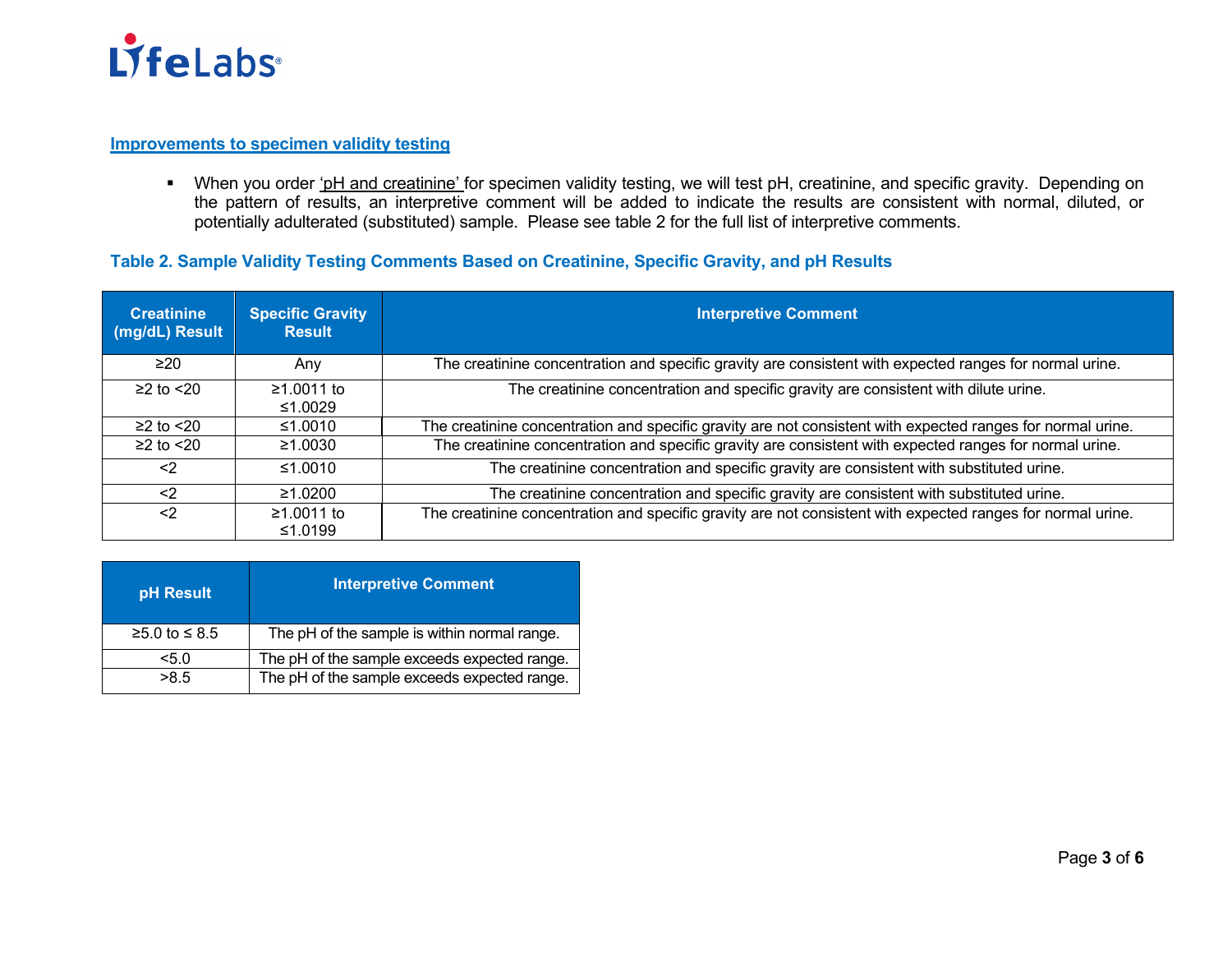

**Ordering: clinical urine drug screen panel and/or individual drug tests**

- On the OHIP requisition, please write "**Urine Drug Screen (Panel)' under Other category** if you would like to order the panel as described in Table 1. NOTE: Urine Drug Screen Panel was historically referred to as Drugs of Abuse (DOA) Screen. Clinical and scientific community has been moving away from the DOA terminology as it carries a negative implicit bias that affects patient care of individuals with substance use disorders.
- If applicable, urine EDDP, urine Barbiturates, and all drugs included in the new urine drug screen panel (Table 1) can also be ordered individually by listing each drug in Other category on the OHIP req.
- Urine ethanol, serum ethanol can be also ordered individually by listing them in the **Othe**r category on the OHIP req
- We will perform specimen validity testing (pH, creatinine, and specific gravity) if it is ordered as **'pH, creatinine'** in Other category on the OHIP req. NOTE: Specimen validity testing will be also added by the laboratory should we suspect sample integrity issue based on the sample appearance or results.

**Turn Around Time (TAT):** TAT remains 1 day for all urine drug screens and for urine and serum ethanol with two exceptions: Urine Barbiturates screen TAT = 6 days; Urine EDDP TAT = 3-5 days.

**Important reminder about clinical vs. workplace and medical legal urine drug testing:** 

- **For testing described above, specimen collection and testing is not completed using chain of custody processes.** Results must be used for medical purposes only.
- If you are interested in workplace or medical/legal drug testing can contact Contract Services at 1-877-990-1575 or [ContractServicesON@lifelabs.com](mailto:ContractServicesON@lifelabs.com)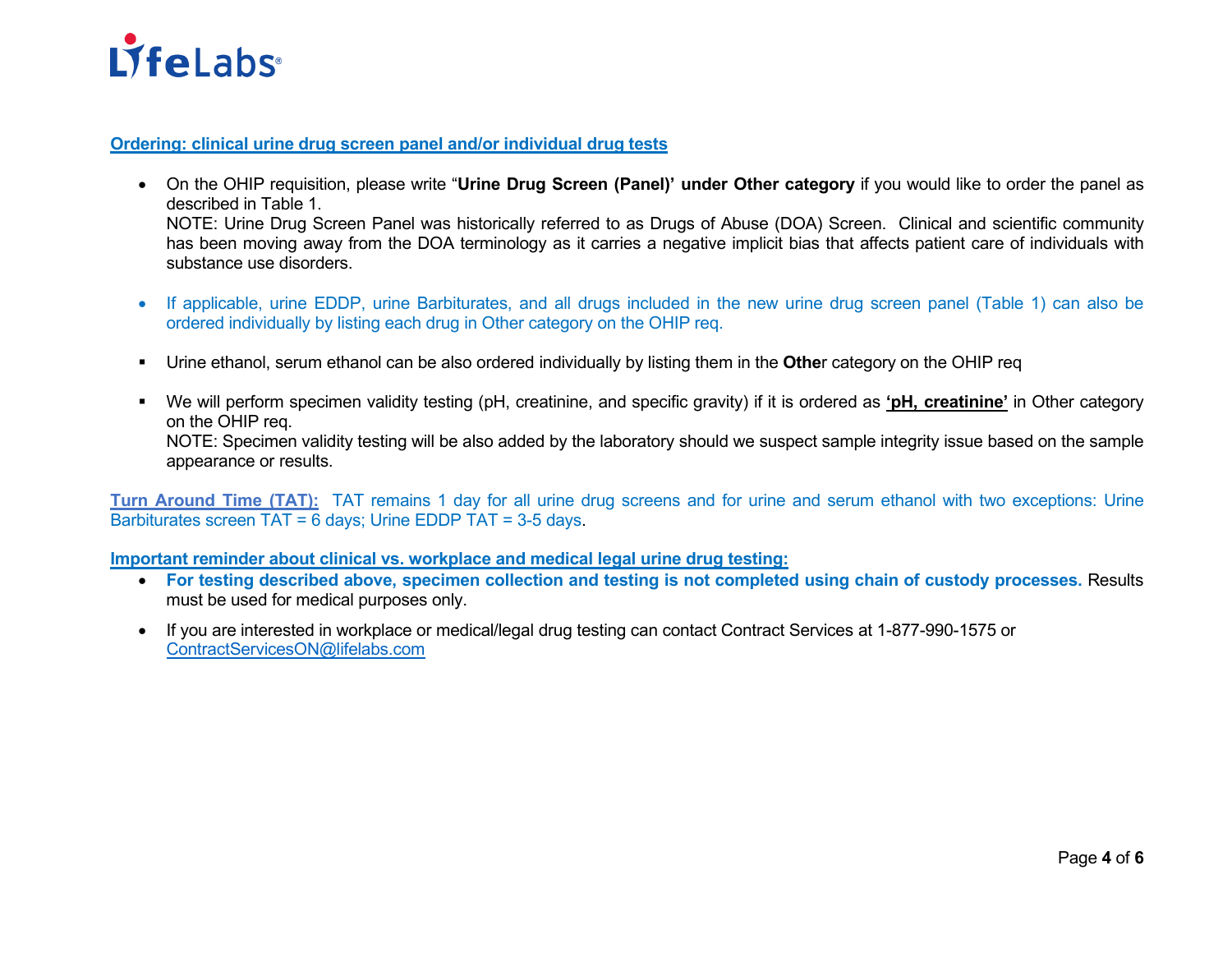

#### **B. CHANGES TO BLOOD GLUCOSE-6-PHOSPHATE DEHYDROGENASE AND RED BLOOD CELL, PLASMA, SERUM CHOLINESTERASE TESTING**

#### **Table 3. Blood G-6-PD and Red Blood Cell (RBC), Plasma, Serum Cholinesterase (changes highlighted in blue)**

| <b>Current platform (Siemens ADVIA 2400)</b>          |                                       |                                            | <b>New Platform (Siemens Atellica CH930)</b>          |                           |                                |
|-------------------------------------------------------|---------------------------------------|--------------------------------------------|-------------------------------------------------------|---------------------------|--------------------------------|
| Analyte                                               | Method/Vendor                         | reference intervals<br>(units)             | Analyte                                               | <b>Method/Vendor</b>      | reference intervals<br>(units) |
| Blood Glucose-6-<br>Phosphate<br>Dehydrogenase (G6PD) | Enzymatic/Pointe<br><b>Scientific</b> | $8.5 - 18.8$ U/g Hb (at<br>$37^{\circ}$ C) | Blood Glucose-6-<br>Phosphate<br>Dehydrogenase (G6PD) | <b>Enzymatic/Sentinel</b> | 6.8 - 15.0 U/g Hb<br>(at 37°C) |
| Serum Cholinesterase                                  | Enzymatic/Roche                       | 2200-6900 (U/L)                            | Serum Cholinesterase                                  | Enzymatic/Roche           | 2100-6400 (U/L)                |
| Plasma Cholinesterase                                 | Enzymatic/Roche                       | 2600-6900 (U/L)                            | Plasma Cholinesterase                                 | Enzymatic/Roche           | 2500-6400 (U/L)                |
| Red Blood Cell (RBC)<br>Cholinesterase                | Enzymatic/Roche                       | 5300-10000 (U/L)                           | Red Blood Cell (RBC)<br>Cholinesterase                | Enzymatic/Roche           | 5300-10000 (U/L)               |

- Please note about 20% difference in the reference range for the new G6PD test this is due to differences between methods and platforms; the reference interval was adjusted based on the internal validation results. Please interpret results in context of the reference interval provided on the same report.
- Please note minor changes in reference intervals for serum and plasma cholinesterase; the reference intervals were adjusted based on the internal validation. Critical ranges remain unchanged (serum cholinesterase < 1100 U/L, plasma cholinesterase <1500 U/L, and RBC Cholinesterase < 2650 U/L)

**Ordering and Sample Handling Requirements:** No changes

**TAT:** 1 day – for G6PD, Serum and Plasma Cholinesterase; **2-3 days – for RBC Cholinesterase**